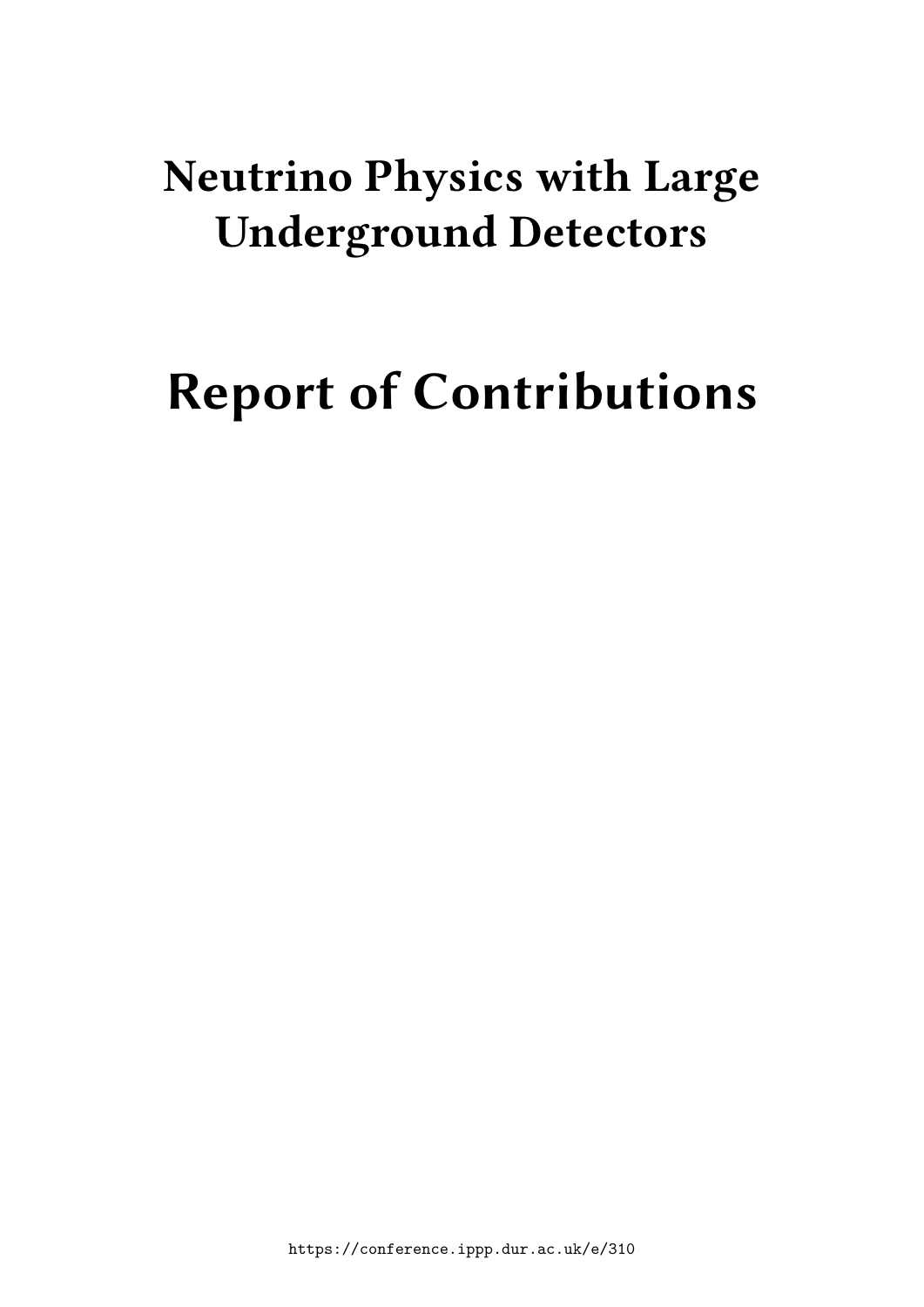Neutrino Physics ... / Report of Contributions Welcome, physics and motivation

Contribution ID: 0 Type: not specified

# **Welcome, physics and motivation**

*Friday, March 11, 2011 11:00 AM (25 minutes)*

**Primary author:** PASCOLI, Silvia (Durham)

**Presenter:** PASCOLI, Silvia (Durham)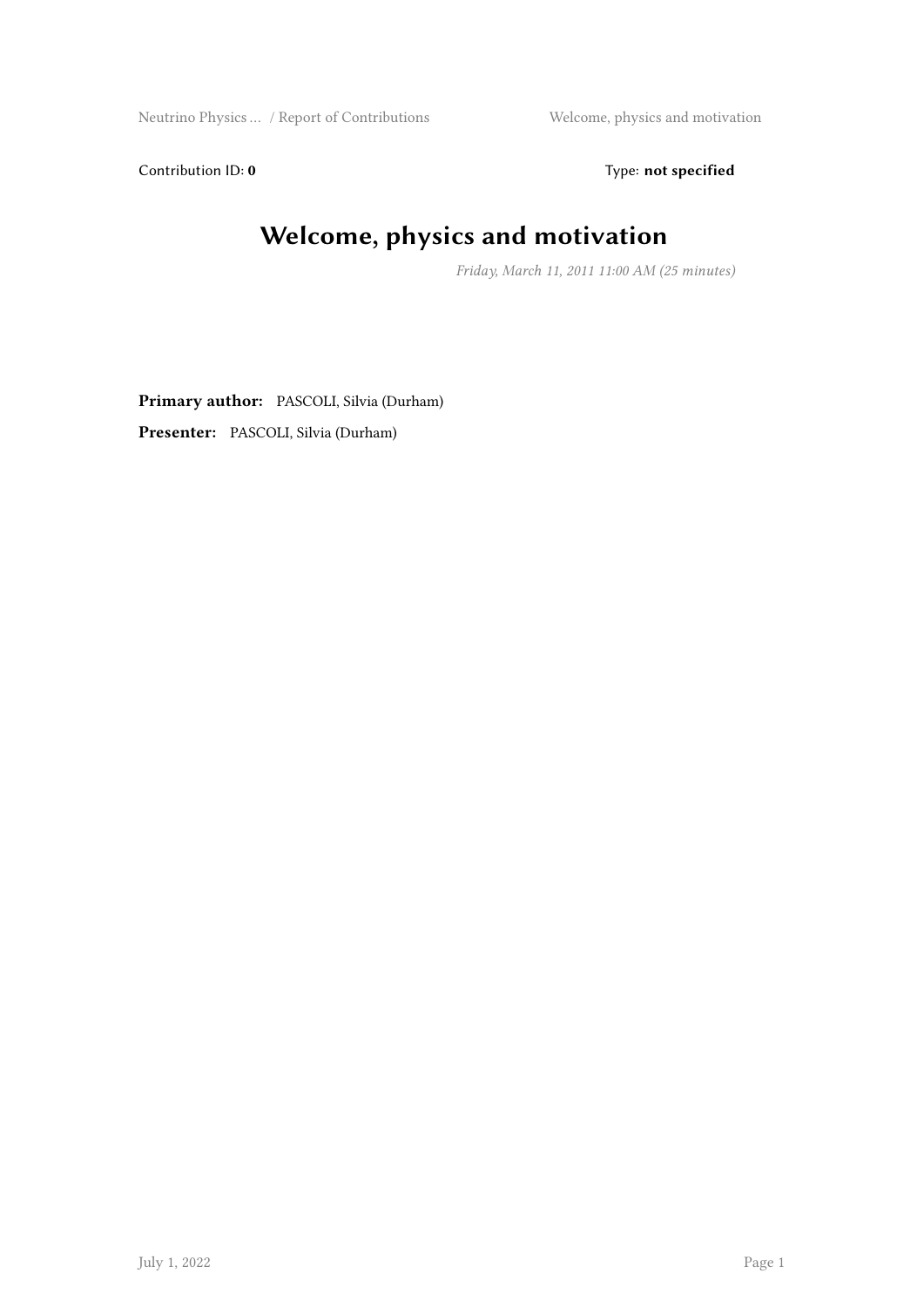Neutrino Physics ... / Report of Contributions COFFEE

Contribution ID: 1 Type: **not specified** 

#### **COFFEE**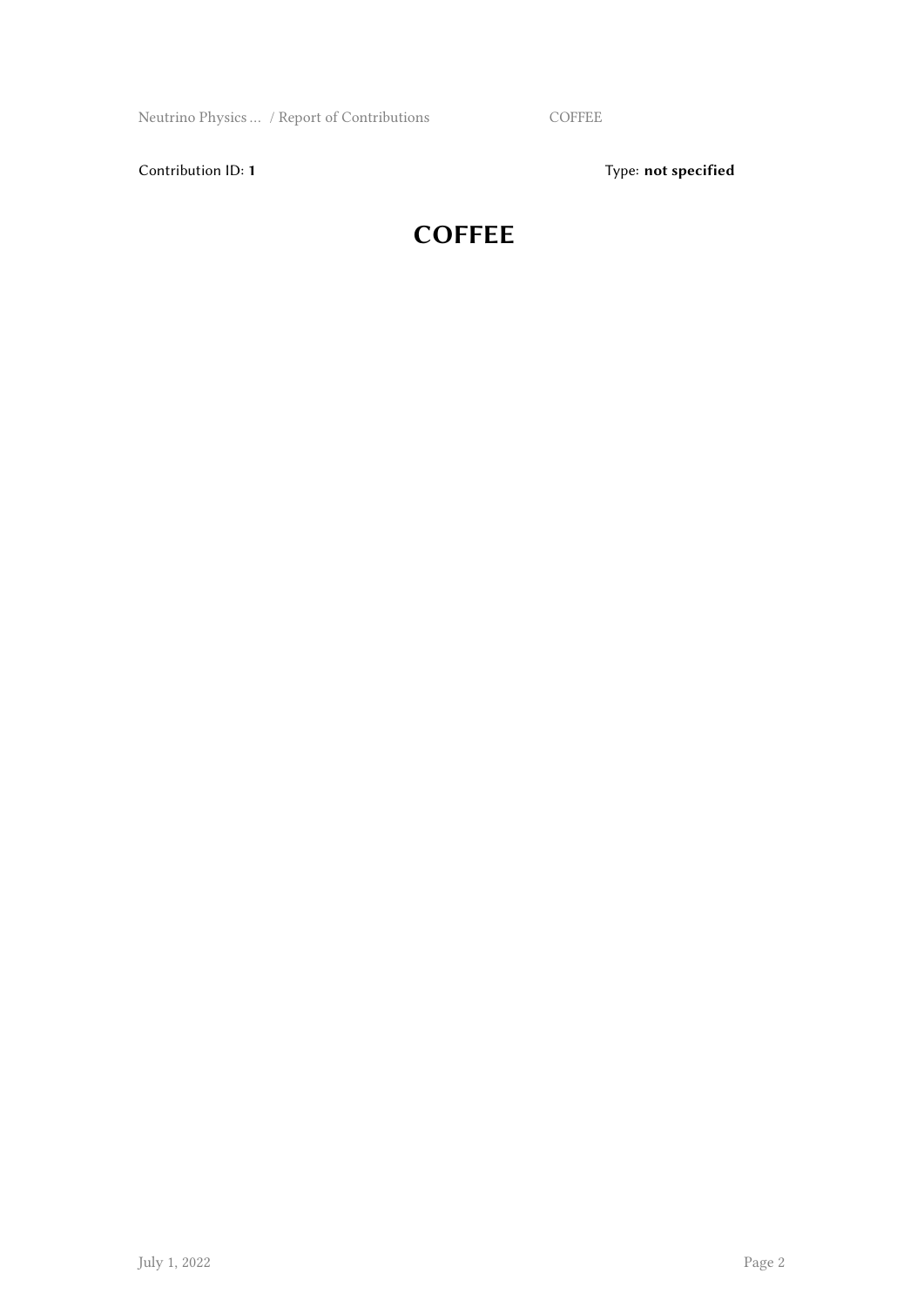Contribution ID: 2 Type: **not specified** 

# **LBNO FP7 proposal and update**

*Friday, March 11, 2011 11:25 AM (20 minutes)*

**Primary author:** SPOONER, Neil (Sheffield) **Presenter:** SPOONER, Neil (Sheffield)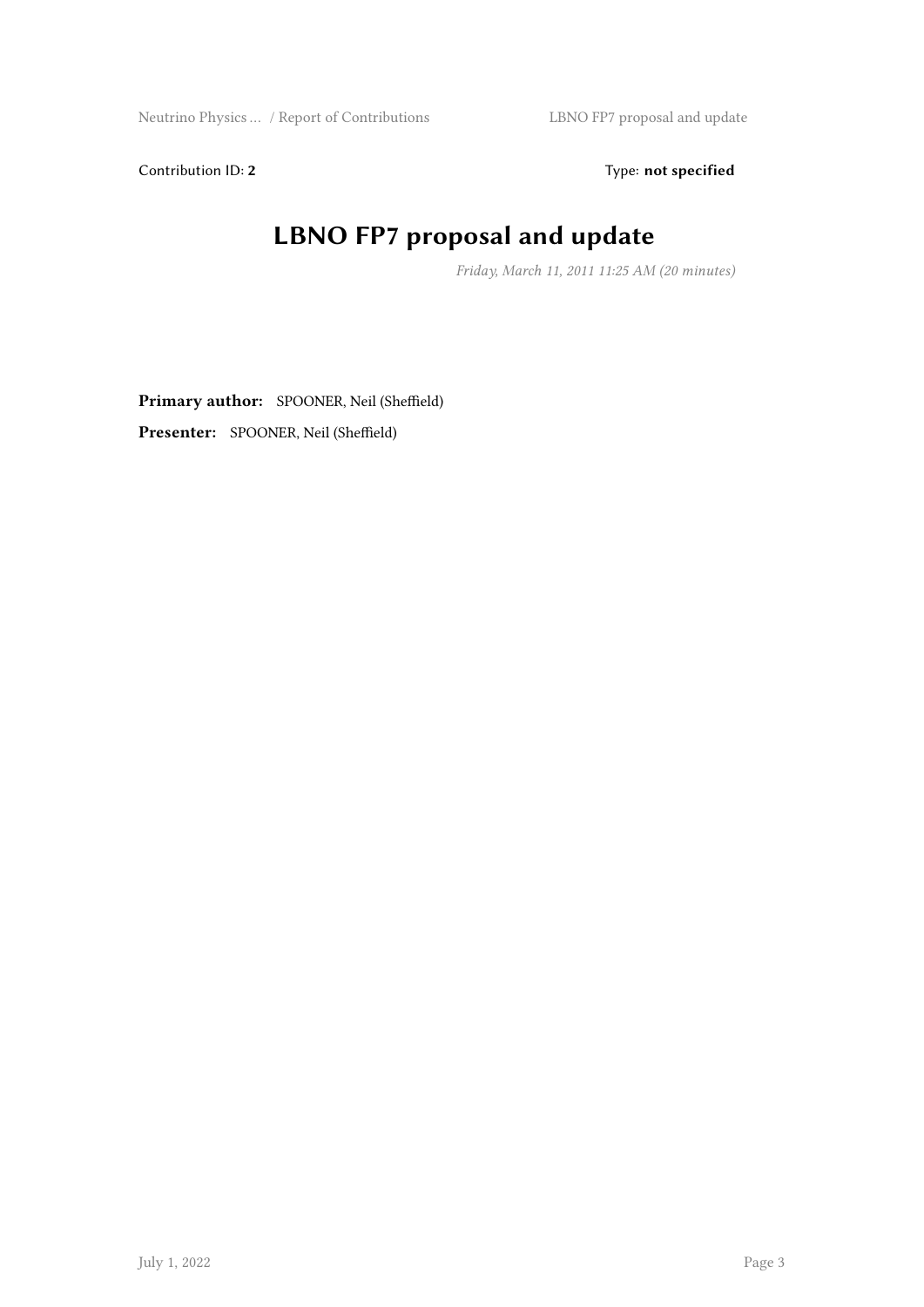Neutrino Physics … / Report of Contributions UK involvement in AIDA

Contribution ID: 3 Type: **not specified** 

## **UK involvement in AIDA**

*Friday, March 11, 2011 11:45 AM (20 minutes)*

**Primary author:** WEBER, Alfons (Oxford)

**Presenter:** WEBER, Alfons (Oxford)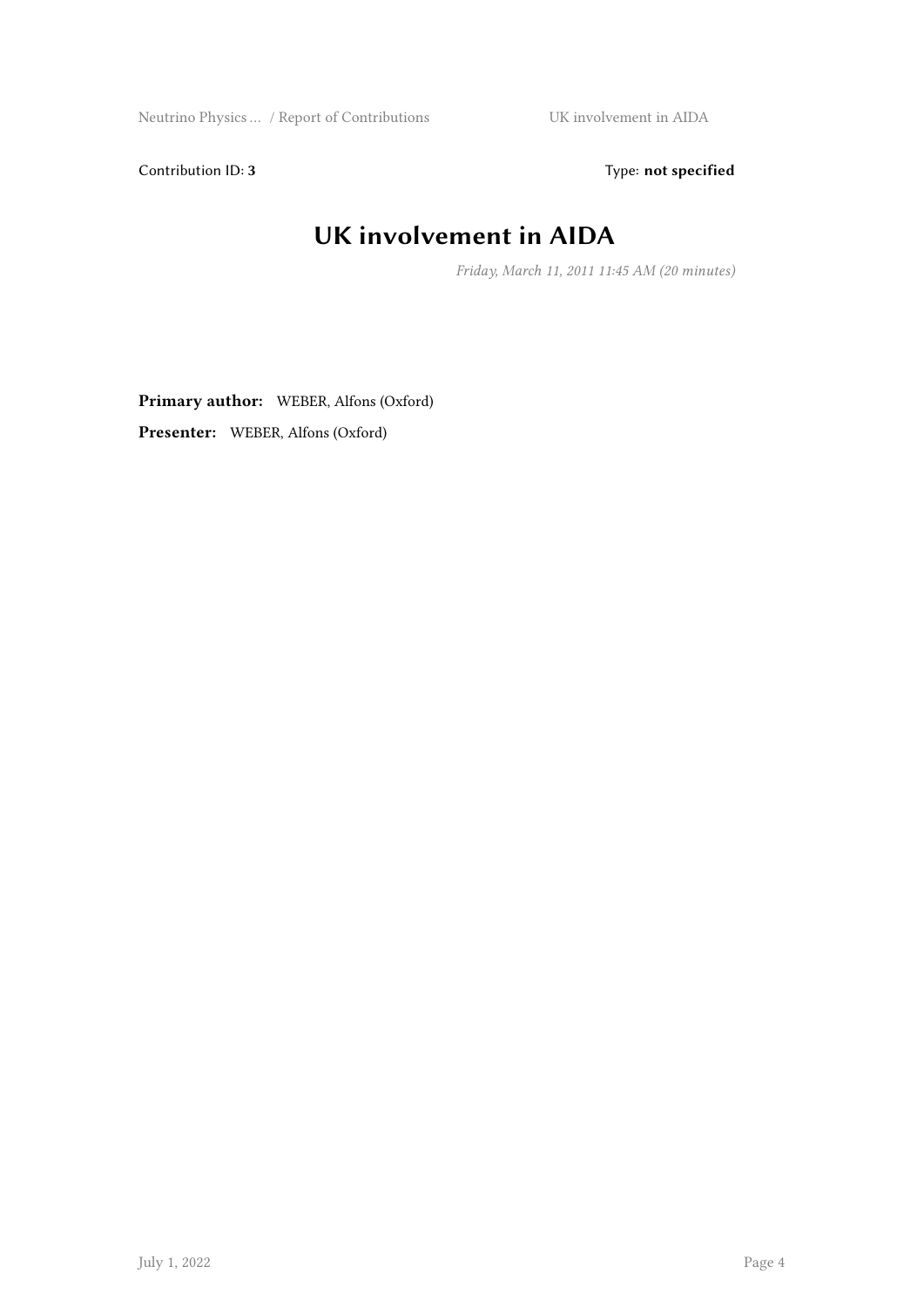Neutrino Physics … / Report of Contributions LAr simulations

Contribution ID: 5 Type: **not specified** 

# **LAr simulations**

*Friday, March 11, 2011 12:05 PM (20 minutes)*

**Presenter:** JONES, Ben (ICL)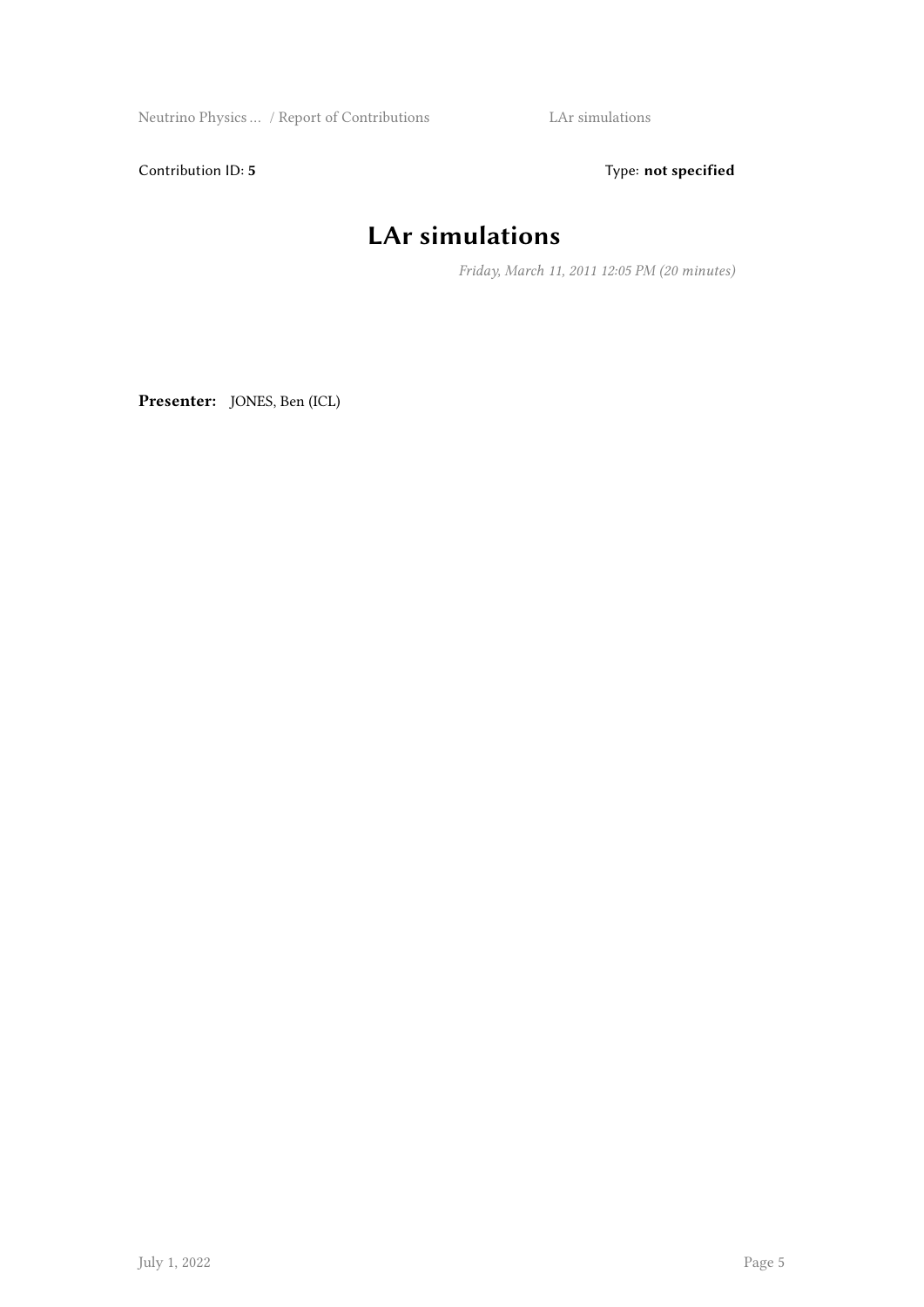Neutrino Physics … / Report of Contributions LUNCH

Contribution ID: 7 Type: **not specified** 

#### **LUNCH**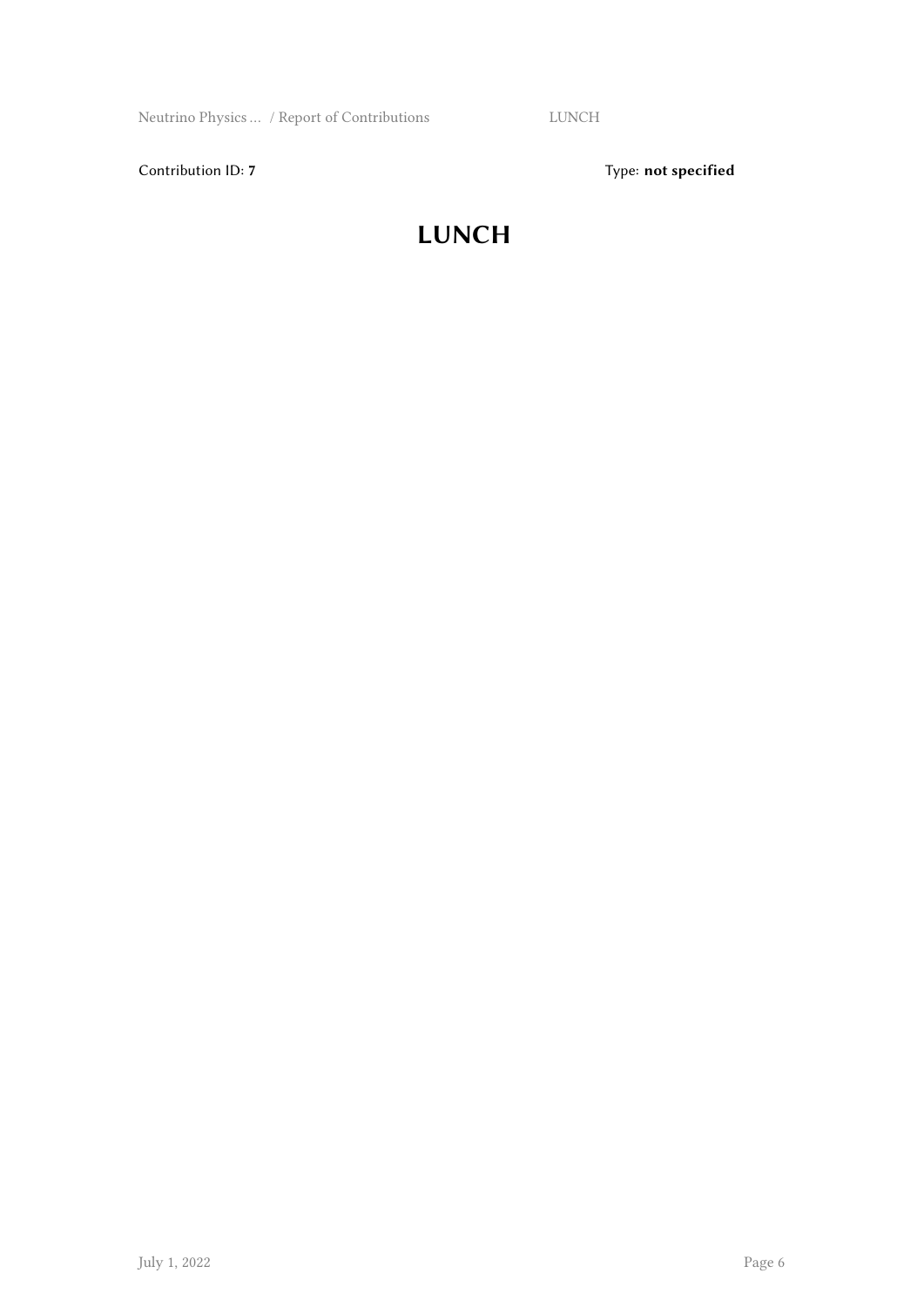Neutrino Physics … / Report of Contributions LAGUNA cavern construction in E …

Contribution ID: 8 Type: **not specified** 

# **LAGUNA cavern construction in Europe**

*Friday, March 11, 2011 12:25 PM (20 minutes)*

**Presenter:** ELLIOT, John (Alan Auld Ltd.)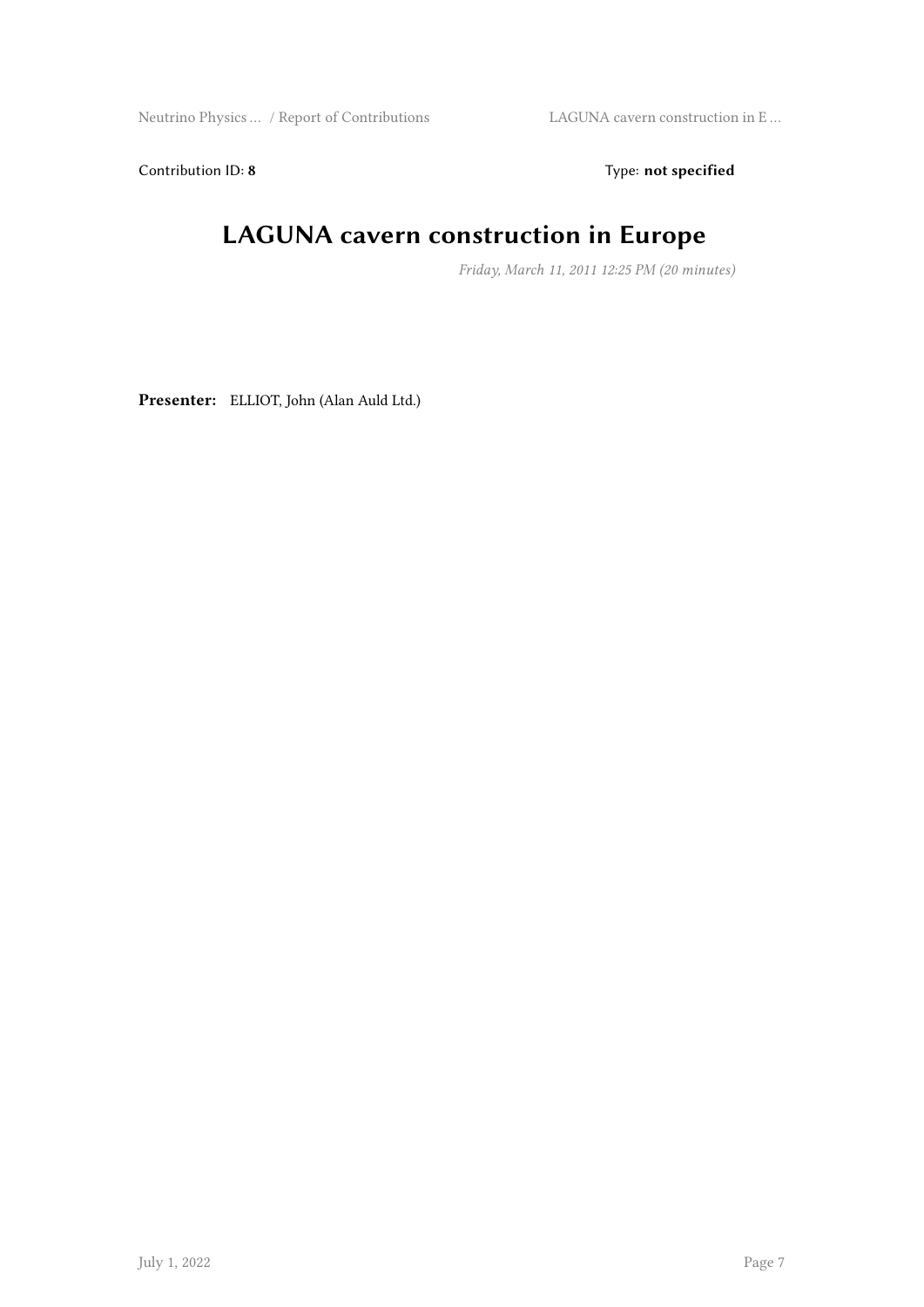Neutrino Physics … / Report of Contributions Backgrounds in deep caverns in E …

Contribution ID: 9 Type: **not specified** 

# **Backgrounds in deep caverns in Europe**

*Friday, March 11, 2011 12:45 PM (20 minutes)*

**Presenter:** KUDRYAVTSEV, Vitaly (Sheffield)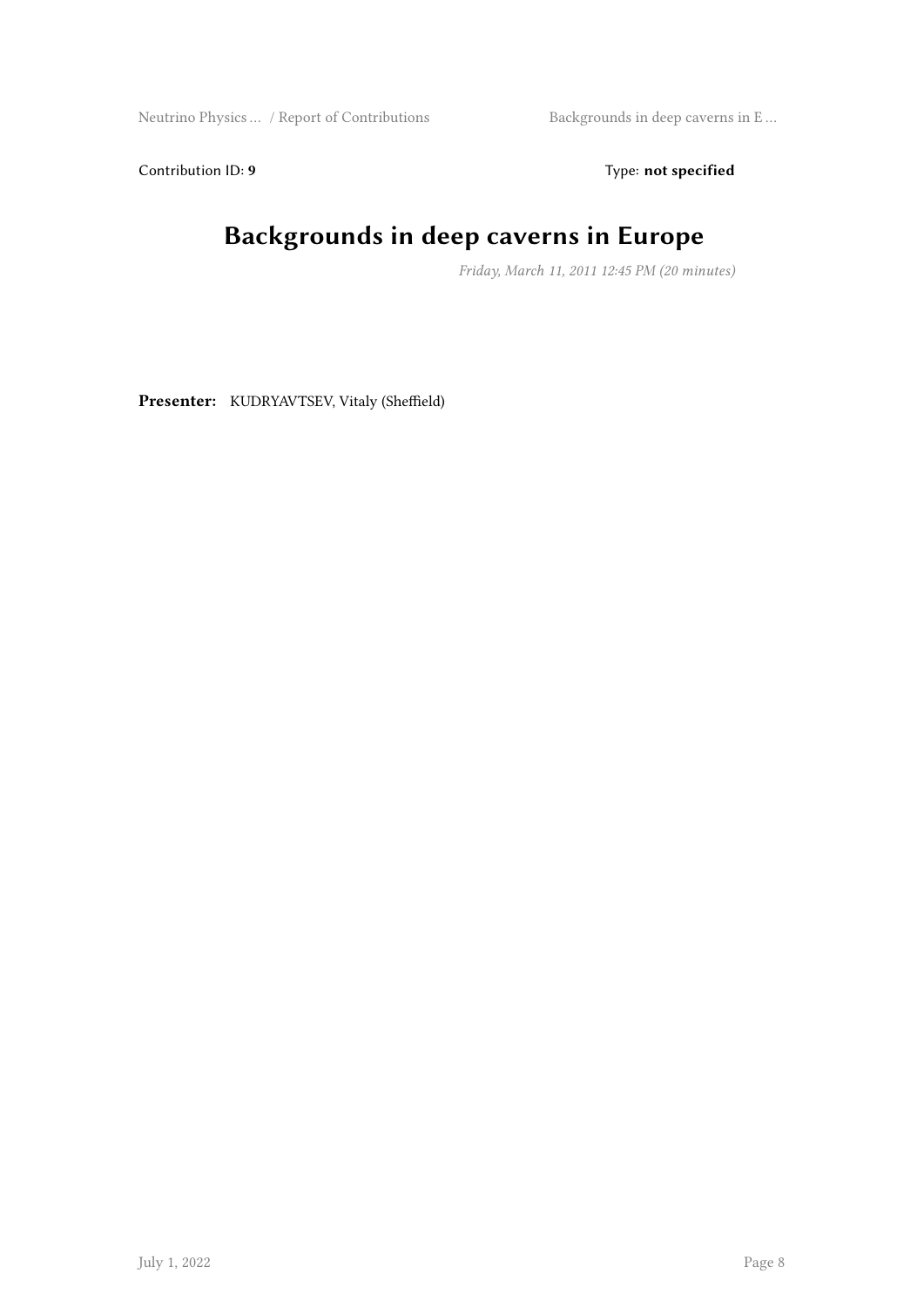Neutrino Physics … / Report of Contributions LAr event reconstruction

Contribution ID: 10 **Type:** not specified

# **LAr event reconstruction**

*Friday, March 11, 2011 2:30 PM (20 minutes)*

**Presenter:** MORGAN, Ben (Warwick)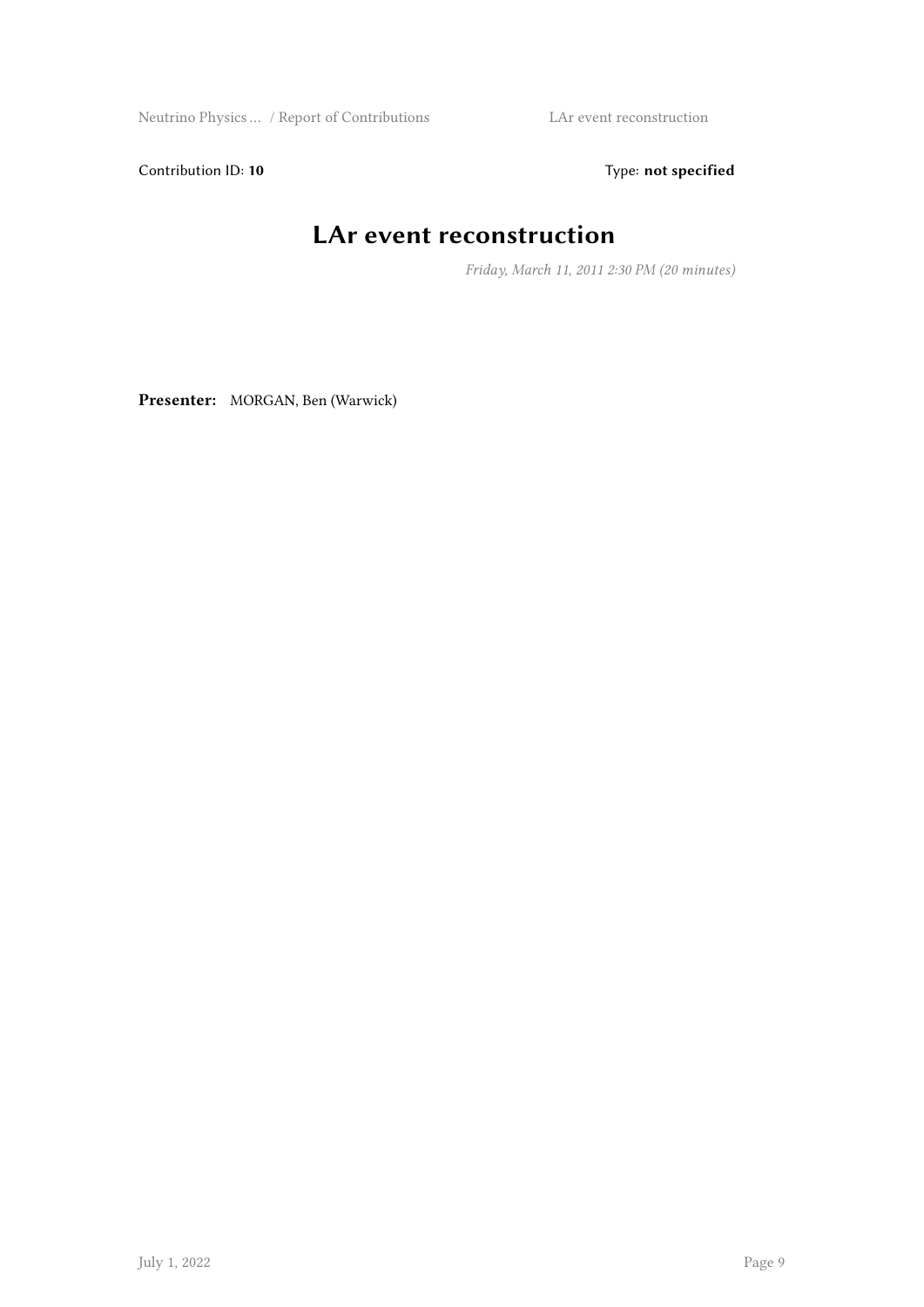Neutrino Physics … / Report of Contributions Track reconstruction ideas for LAr

Contribution ID: 11 Type: **not specified** 

# **Track reconstruction ideas for LAr**

*Friday, March 11, 2011 2:50 PM (15 minutes)*

**Presenter:** ROBINSON, Matt (Sheffield)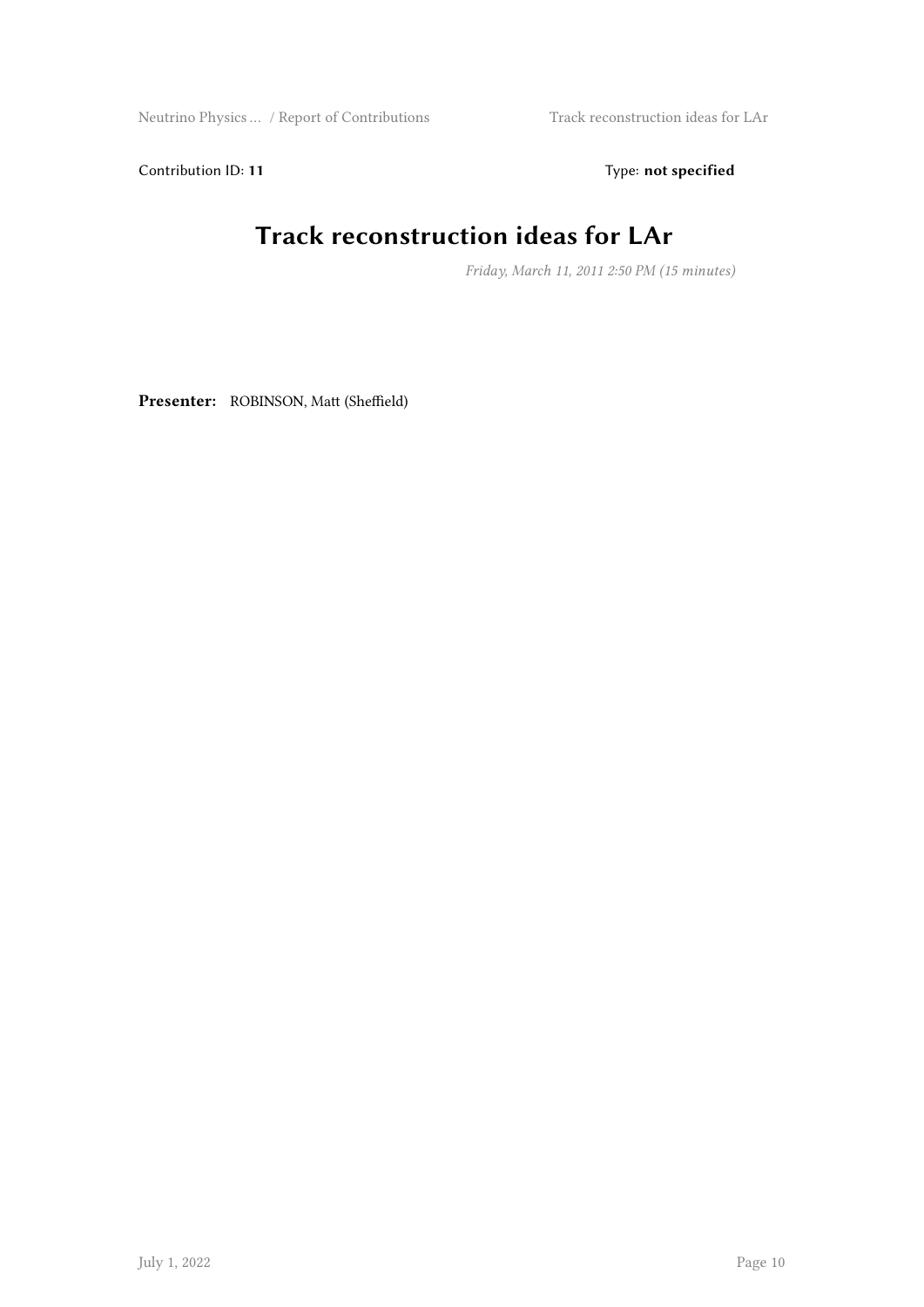Neutrino Physics … / Report of Contributions THGEM readout and electron tran …

Contribution ID: 12 Type: **not specified** 

#### **THGEM readout and electron transport**

*Friday, March 11, 2011 3:05 PM (15 minutes)*

**Presenter:** RAMACHERS, Yorck (Warwick)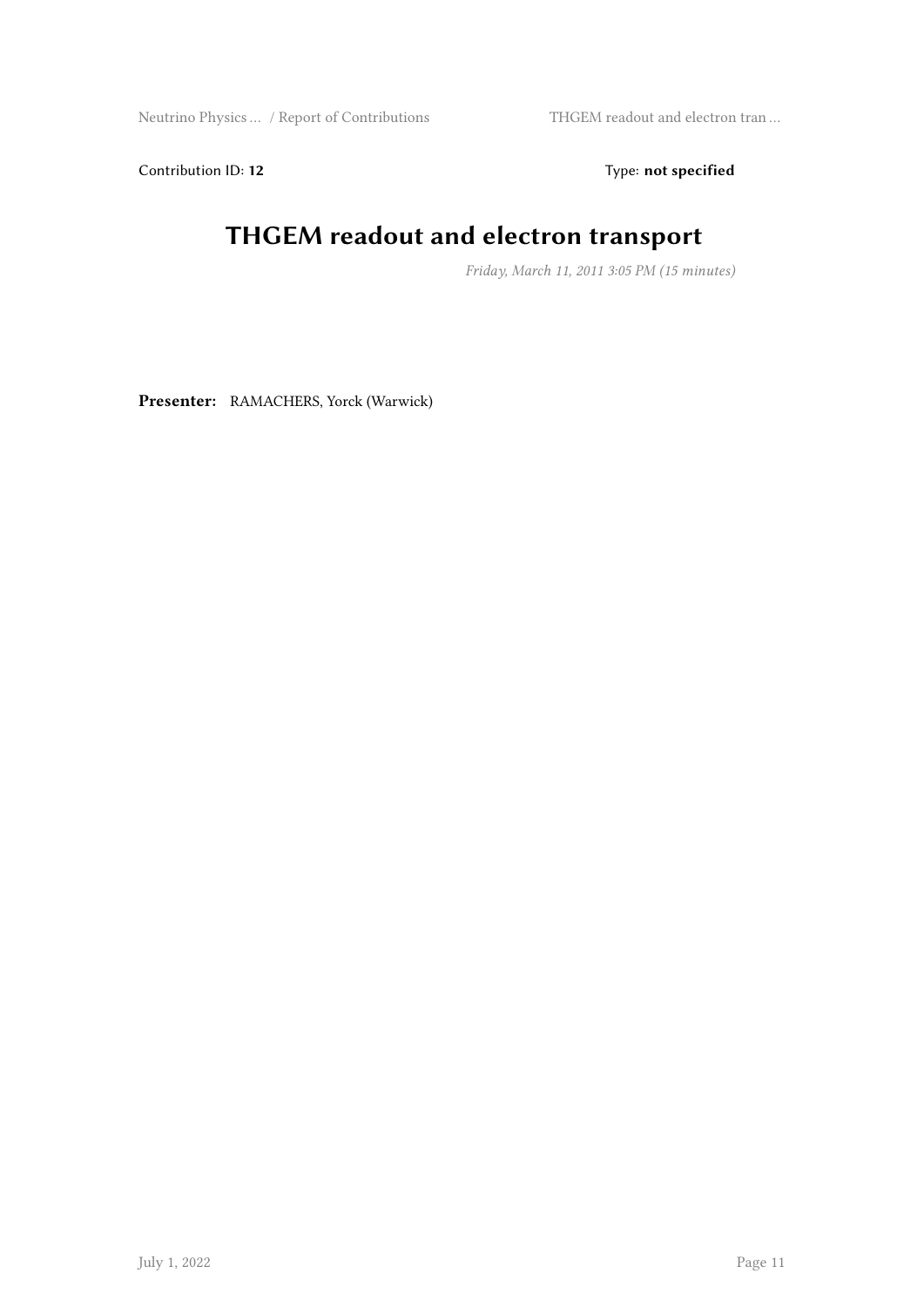Contribution ID: 13 Type: **not specified** 

# **GEM with CCD readout**

*Friday, March 11, 2011 3:20 PM (20 minutes)*

**Presenter:** SMITH, David (Brunnel)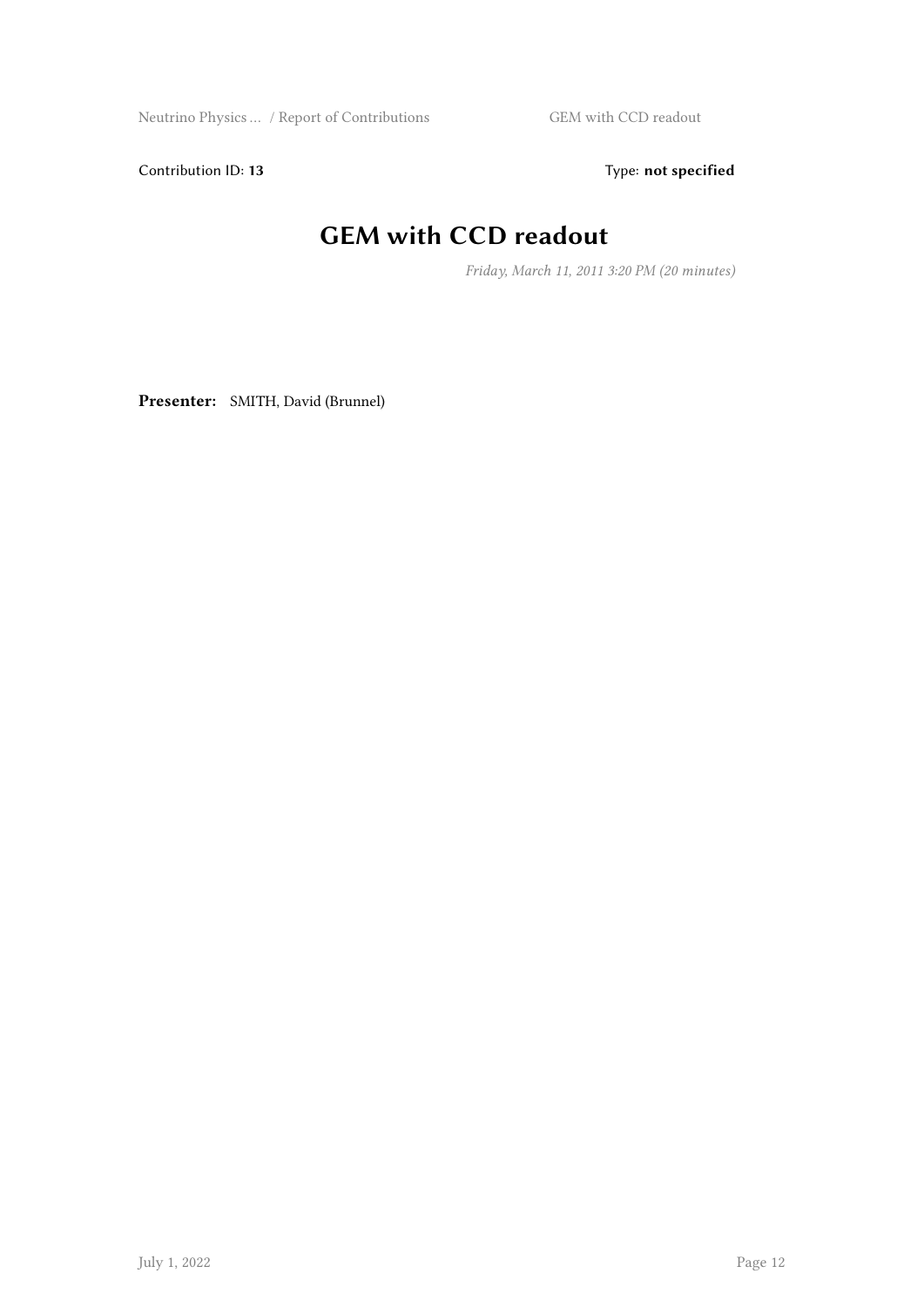Neutrino Physics … / Report of Contributions TEA

Contribution ID: 15 Type: **not specified** 

#### **TEA**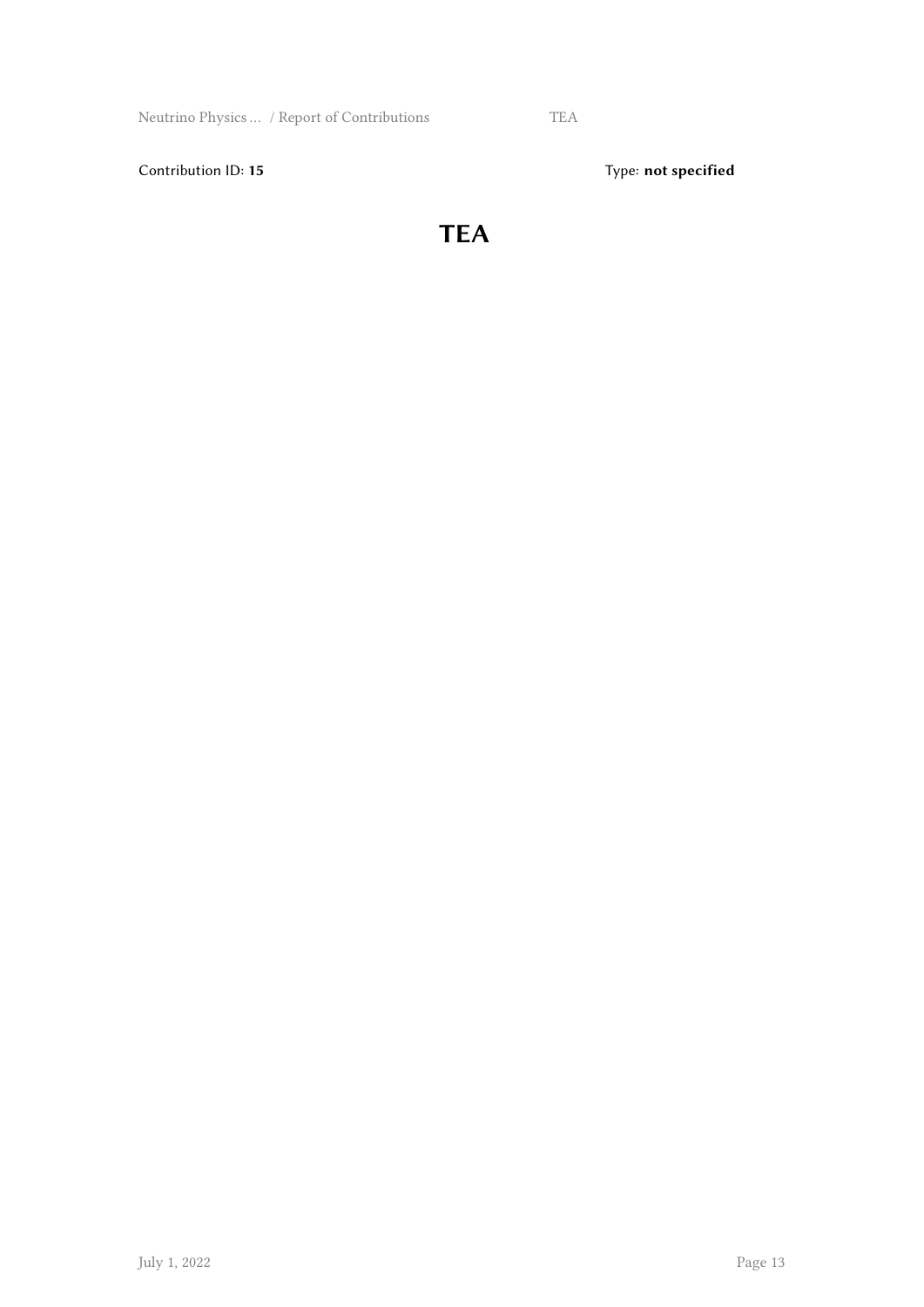Neutrino Physics … / Report of Contributions LAr optical readout, GOLAND con …

Contribution ID: 16 Type: not specified

# **LAr optical readout, GOLAND concept**

*Friday, March 11, 2011 3:40 PM (15 minutes)*

**Presenter:** SPOONER, Neil (Sheffield)